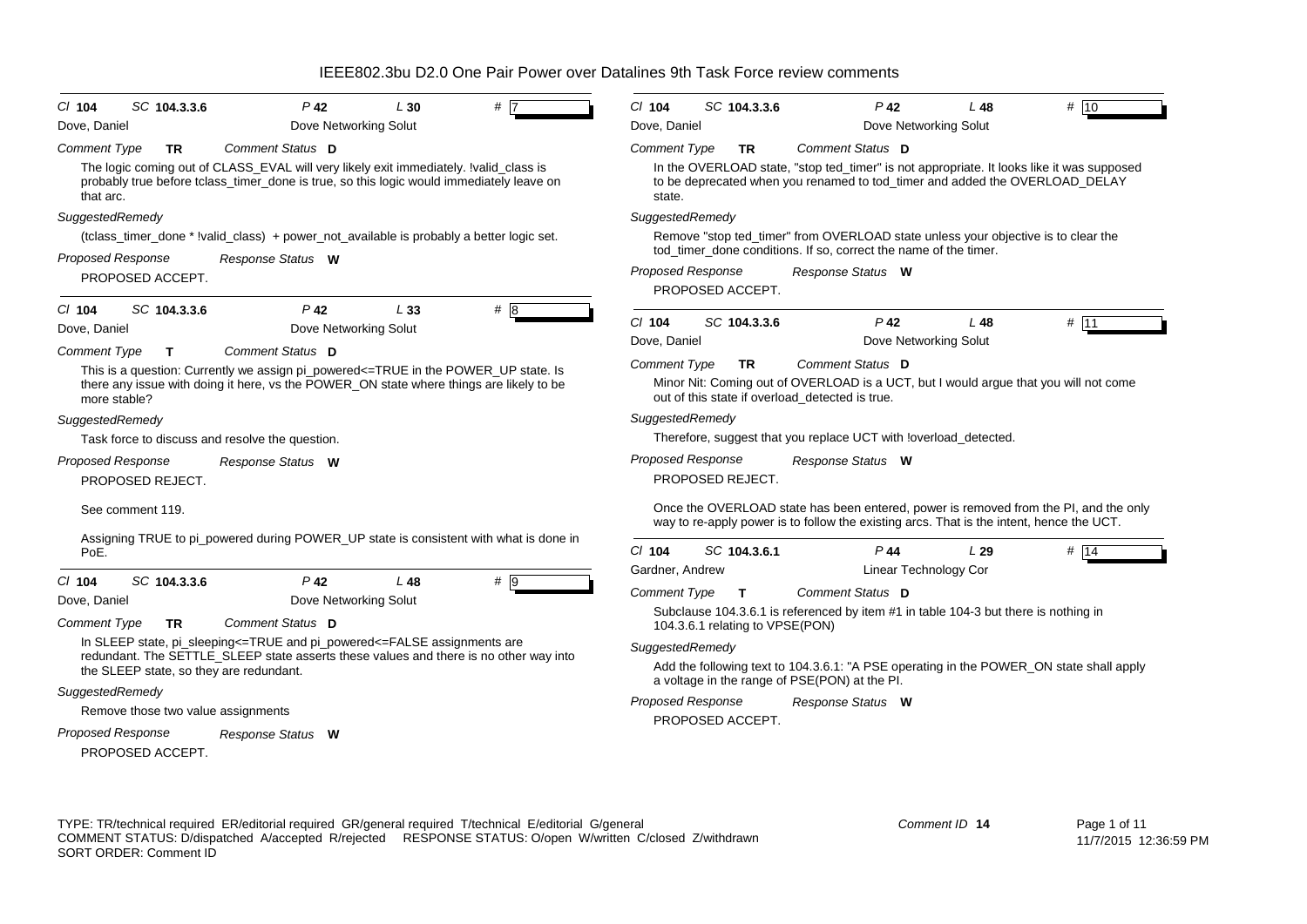| # $\overline{22}$<br>SC 30.14.1.1.5<br>P <sub>24</sub><br>L33<br>$Cl$ 30<br>Linear Technology Cor<br>Gardner, Andrew                                                                                                                                                                                               | $# \overline{37}$<br>$Cl$ 45<br>SC 45.2.7a.2.9<br>P31<br>L <sub>25</sub><br>Linear Technology Cor<br>Gardner, Andrew                                                                                                                                                                                                                                                                      |
|--------------------------------------------------------------------------------------------------------------------------------------------------------------------------------------------------------------------------------------------------------------------------------------------------------------------|-------------------------------------------------------------------------------------------------------------------------------------------------------------------------------------------------------------------------------------------------------------------------------------------------------------------------------------------------------------------------------------------|
| Comment Status D<br>Comment Type<br><b>TR</b><br>there is no ERROR state. Should be OVERLOAD state.                                                                                                                                                                                                                | Comment Status D<br><b>Comment Type</b><br><b>TR</b><br>error_condition is not defined in 104.3.3.3 (or anywhere)                                                                                                                                                                                                                                                                         |
| SuggestedRemedy<br>See comment<br><b>Proposed Response</b><br>Response Status W<br>PROPOSED ACCEPT.<br>Search and replace on "ERROR state" and replace with "OVERLOAD state".                                                                                                                                      | SuggestedRemedy<br>propose changing this reference from "error_condition" to "overload_detected" in the text<br>and table 45-211g<br><b>Proposed Response</b><br>Response Status W<br>PROPOSED ACCEPT.                                                                                                                                                                                    |
| SC 45.2.7a.2.9<br># 36<br>$Cl$ 45<br>P31<br>L23<br>Linear Technology Cor<br>Gardner, Andrew                                                                                                                                                                                                                        | SC 104.4.6.2<br>P <sub>52</sub><br># 40<br>$Cl$ 104<br>L <sub>19</sub><br>Gardner, Andrew<br>Linear Technology Cor<br>Comment Status D<br><b>Comment Type</b><br><b>TR</b>                                                                                                                                                                                                                |
| Comment Status D<br><b>Comment Type</b><br><b>TR</b><br>There is no TEST_MODE or TEST_ERROR state defined in the PSE SD (figure 104-4 as<br>referenced)<br>SuggestedRemedy<br>need to rewrite the paragraph to agree with the states, as the table was modified to agree<br>with them (table for reference below): | There is no Twakeup_pd in table 104-6<br>SuggestedRemedy<br>Add Twakeup_pd to table 104-6 with a min of 0.2ms<br><b>Proposed Response</b><br>Response Status W<br>PROPOSED ACCEPT.                                                                                                                                                                                                        |
| $100 = Overload$<br>$0 1 1 =$ Detecting<br>$0 1 0 =$ Delivering power<br>$001 = S$ leeping<br>$000 = Disabled$<br>Delete references to "TEST_MODE" and "TEST_ERROR" in 45.2.7a.2.9.                                                                                                                                | See comment 54.<br>SC 104.4.6.1<br>P <sub>52</sub><br># 51<br>$Cl$ 104<br>L <sub>4</sub><br>Linear Technology Cor<br>Gardner, Andrew<br>Comment Status D<br><b>Comment Type</b><br><b>TR</b><br>The PD shall turn off at a voltage greater than or equal to Voff' should be 'The PD shall turn<br>off at a voltage less than Von(min) and greater than or equal to Voff min as defined in |
| <b>Proposed Response</b><br>Response Status W<br>PROPOSED ACCEPT.<br>Editorial license granted to make changes as needed.                                                                                                                                                                                          | Table 104-6'.<br>SuggestedRemedy<br>See comment<br><b>Proposed Response</b><br>Response Status W<br>PROPOSED ACCEPT.                                                                                                                                                                                                                                                                      |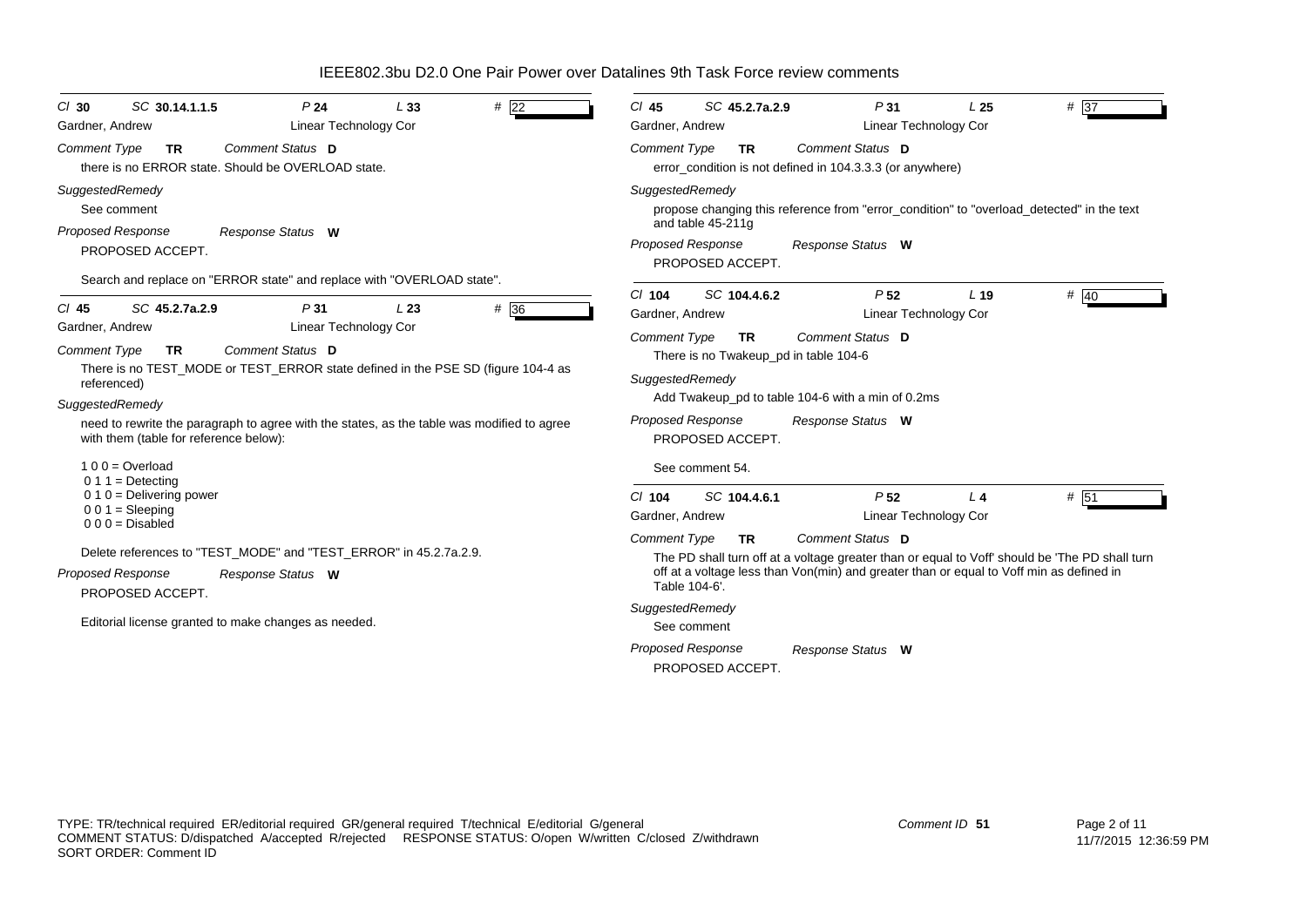| SC 104.4.6.2<br>$CI$ 104         | P <sub>52</sub>                                                                   | L <sub>19</sub> | # 54 | SC 104.4.4<br>$Cl$ 104           | $P$ 49                                                                                    | L <sub>42</sub> | # 63   |
|----------------------------------|-----------------------------------------------------------------------------------|-----------------|------|----------------------------------|-------------------------------------------------------------------------------------------|-----------------|--------|
| Gardner, Andrew                  | Linear Technology Cor                                                             |                 |      | Gardner, Andrew                  | Linear Technology Cor                                                                     |                 |        |
| <b>Comment Type</b><br><b>TR</b> | Comment Status D                                                                  |                 |      | Comment Type<br><b>TR</b>        | Comment Status D                                                                          |                 |        |
|                                  | Twakeup_PD' is not defined in table 104-6                                         |                 |      |                                  | A PD shall present a valid detection signature when Vpd drops below Vsig_enable unless it |                 |        |
| SuggestedRemedy                  |                                                                                   |                 |      | Vsig_enable.'                    | is asleep' should be 'A PD shall present a valid detection signature when Vpd drops below |                 |        |
|                                  | Add Twakeup_pd to table 104-6 with a min of 0.2ms                                 |                 |      | SuggestedRemedy                  |                                                                                           |                 |        |
| <b>Proposed Response</b>         | Response Status W                                                                 |                 |      | See comment                      |                                                                                           |                 |        |
| PROPOSED ACCEPT.                 |                                                                                   |                 |      | Proposed Response                | Response Status W                                                                         |                 |        |
| See comment 40.                  |                                                                                   |                 |      | PROPOSED ACCEPT.                 |                                                                                           |                 |        |
| $Cl$ 104<br>SC 104.4.7           | P <sub>53</sub>                                                                   | $L$ 10          | # 56 | OBE 125.                         |                                                                                           |                 |        |
| Gardner, Andrew                  | Linear Technology Cor                                                             |                 |      | SC 104.4.4<br>$Cl$ 104           | P50                                                                                       | L <sub>5</sub>  | # 68   |
| <b>Comment Type</b><br><b>TR</b> | Comment Status D                                                                  |                 |      | Gardner, Andrew                  | Linear Technology Cor                                                                     |                 |        |
| TMFVDO PD is not defined.        |                                                                                   |                 |      | <b>Comment Type</b><br><b>TR</b> | Comment Status D                                                                          |                 |        |
| SuggestedRemedy                  |                                                                                   |                 |      |                                  | Vconnector' should just be 'Vpd' in Table 104-4                                           |                 |        |
|                                  | Change parameter for item 8 in Table 104-6 to "PD Maintain Full Voltage signature |                 |      | SuggestedRemedy                  |                                                                                           |                 |        |
| item 13 in subclause 104.4.7.    | duration" and change "TMFVDO_PD" to "TMFVDO min" and add reference to table 104-3 |                 |      | See comment                      |                                                                                           |                 |        |
| <b>Proposed Response</b>         |                                                                                   |                 |      | <b>Proposed Response</b>         |                                                                                           |                 |        |
|                                  | Response Status W                                                                 |                 |      | PROPOSED ACCEPT.                 | Response Status W                                                                         |                 |        |
| PROPOSED ACCEPT.                 |                                                                                   |                 |      |                                  |                                                                                           |                 |        |
| SC Table 104-1<br>$CI$ 104       | P35                                                                               | L34             | # 60 | SC 104.4.4<br>$Cl$ 104           | P50                                                                                       | L <sub>18</sub> | $#$ 69 |
| Gardner, Andrew                  | <b>Linear Technology Cor</b>                                                      |                 |      | Gardner, Andrew                  | Linear Technology Cor                                                                     |                 |        |
| <b>Comment Type</b><br><b>TR</b> | Comment Status D                                                                  |                 |      | <b>Comment Type</b><br><b>TR</b> | Comment Status D                                                                          |                 |        |
|                                  | Class 0 VPSE(min) is less than VON(min) in Table 104-6                            |                 |      |                                  | Iconnector' should just be 'Ipd' in Table 104-5                                           |                 |        |
| SuggestedRemedy                  |                                                                                   |                 |      | SuggestedRemedy                  |                                                                                           |                 |        |
|                                  | Add a new row to Table 104-1 that describes VPSE(min) with no load or increase    |                 |      | See comment                      |                                                                                           |                 |        |
| VON(min) for this class          |                                                                                   |                 |      | Proposed Response                | Response Status W                                                                         |                 |        |
| <b>Proposed Response</b>         | Response Status W                                                                 |                 |      | PROPOSED ACCEPT.                 |                                                                                           |                 |        |
| TFTD.                            |                                                                                   |                 |      |                                  |                                                                                           |                 |        |
| See comment 93.                  |                                                                                   |                 |      |                                  |                                                                                           |                 |        |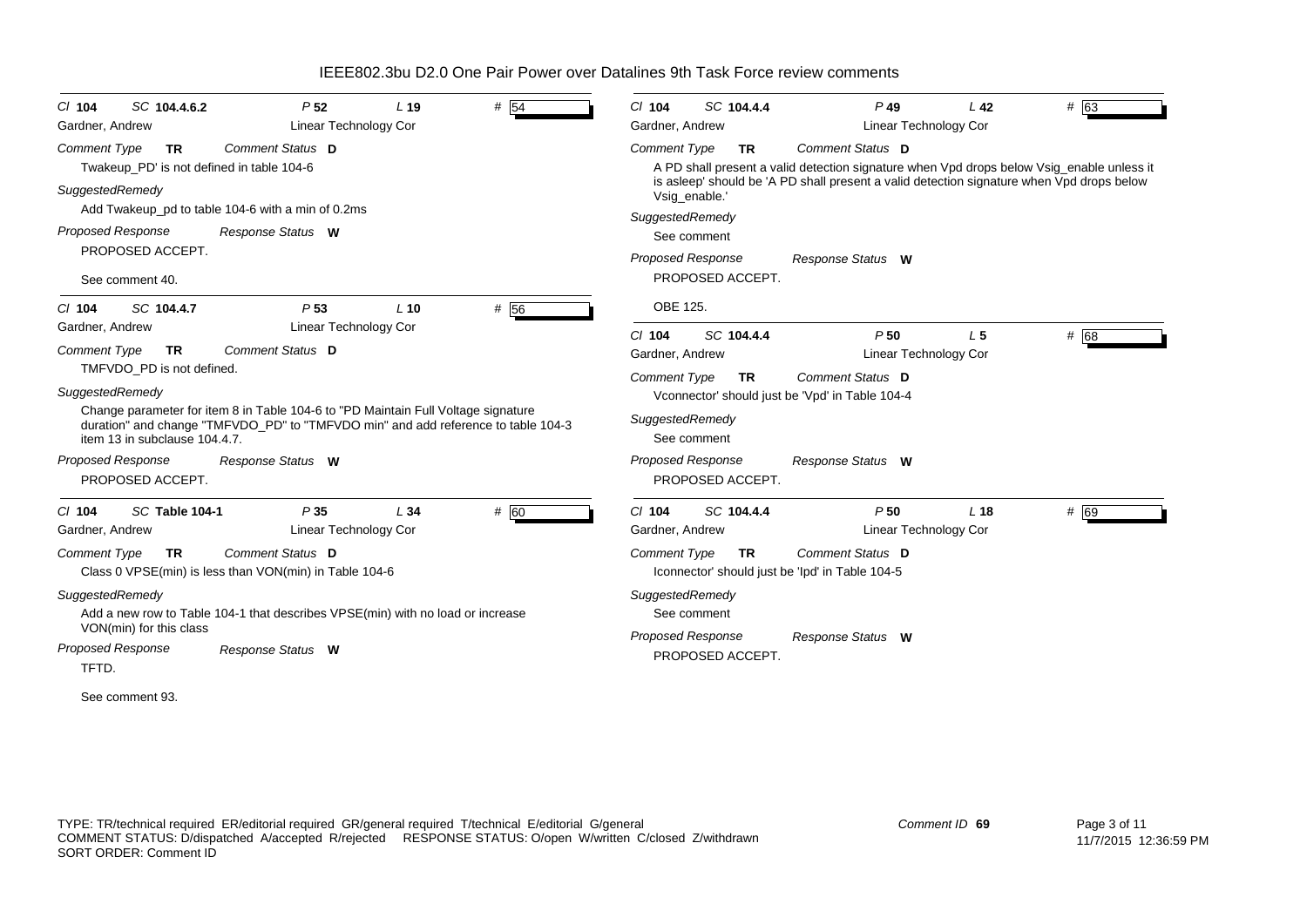| SC 104.4.6.1<br>P <sub>52</sub><br># $\overline{72}$<br>$Cl$ 104<br>L 6<br>Linear Technology Cor<br>Gardner, Andrew                                                                                                                                                                                                         | $Cl$ 104<br>SC 104.4.6.3<br>P <sub>52</sub><br># 76<br>L26<br>Linear Technology Cor<br>Gardner, Andrew                                    |
|-----------------------------------------------------------------------------------------------------------------------------------------------------------------------------------------------------------------------------------------------------------------------------------------------------------------------------|-------------------------------------------------------------------------------------------------------------------------------------------|
| Comment Status D<br>Comment Type<br>TR.<br>Change Vport_PSE to just Vpse for consistency.                                                                                                                                                                                                                                   | Comment Status D<br>Comment Type<br><b>TR</b><br>Replace 'input power of the device' with just 'Ppd'.                                     |
| SuggestedRemedy<br>See comment                                                                                                                                                                                                                                                                                              | SuggestedRemedy<br>See comment                                                                                                            |
| <b>Proposed Response</b><br>Response Status W<br>PROPOSED ACCEPT.                                                                                                                                                                                                                                                           | <b>Proposed Response</b><br>Response Status W<br>PROPOSED ACCEPT.                                                                         |
| #73<br>P <sub>52</sub><br>L <sub>17</sub><br>SC 104.4.6.2<br>$Cl$ 104<br>Linear Technology Cor<br>Gardner, Andrew                                                                                                                                                                                                           | #77<br>$Cl$ 104<br>P <sub>52</sub><br>SC 104.4.6.4<br>L35<br>Linear Technology Cor<br>Gardner, Andrew                                     |
| Comment Status D<br>Comment Type<br><b>TR</b><br>Change 'Isleep' to 'Isleep_PD'                                                                                                                                                                                                                                             | Comment Status D<br>Comment Type<br><b>TR</b><br>Replace 'Pclass_PD' with just 'Ppd'.                                                     |
| SuggestedRemedy<br>See comment                                                                                                                                                                                                                                                                                              | SuggestedRemedy<br>See comment                                                                                                            |
| <b>Proposed Response</b><br>Response Status W<br>PROPOSED ACCEPT.                                                                                                                                                                                                                                                           | <b>Proposed Response</b><br>Response Status W<br>PROPOSED ACCEPT.                                                                         |
| OBE by 104.                                                                                                                                                                                                                                                                                                                 | #78<br>$CI$ 104<br>SC 104.4.6.5<br>P <sub>52</sub><br>L44                                                                                 |
| SC 104.4.6.3<br>P <sub>52</sub><br>L24<br># 75<br>$CI$ 104                                                                                                                                                                                                                                                                  | Gardner, Andrew<br>Linear Technology Cor                                                                                                  |
| Linear Technology Cor<br>Gardner, Andrew                                                                                                                                                                                                                                                                                    | Comment Status D<br>Comment Type<br><b>TR</b><br>Remove all instances of 'port_' from the subscripts used by Equation 104-1.              |
| Comment Type<br>Comment Status D<br>T<br>Consider replacing 'noise' with 'transient' in this subclause.                                                                                                                                                                                                                     | SuggestedRemedy                                                                                                                           |
| SuggestedRemedy                                                                                                                                                                                                                                                                                                             | See comment                                                                                                                               |
| Replace 104.4.6.3 with                                                                                                                                                                                                                                                                                                      | <b>Proposed Response</b><br>Response Status W<br>PROPOSED ACCEPT.                                                                         |
| 104.4.6.3 PD ripple and transients<br>The specifications for ripple and transients in Table 104–6 apply to the voltage at the PD PI<br>generated by the PD circuitry. The ripple and transient specifications shall be met for all<br>operating voltages in the range of VPort_PD, and over the range of input power of the | # 79<br>SC 104.5.1<br>P <sub>52</sub><br>L <sub>18</sub><br>$CI$ 104<br>Gardner, Andrew<br>Linear Technology Cor                          |
| device.<br>The PD shall operate correctly in the presence of ripple and transient voltages generated<br>by the PSE that appears at the PD PI. These levels are specified in Table 104-3. Ripple                                                                                                                             | Comment Status D<br>Comment Type<br><b>TR</b><br>A PD shall provide DC isolation' is not quantified making a compliance test meaningless. |
| and transient limits are provided to preserve data integrity.<br>Proposed Response                                                                                                                                                                                                                                          | SuggestedRemedy                                                                                                                           |
| Response Status W<br>PROPOSED ACCEPT.                                                                                                                                                                                                                                                                                       | Propose "A PD shall  all MDI leads of greater than 1 megaohm for voltages up to 60V".                                                     |
| See comment 106.                                                                                                                                                                                                                                                                                                            | <b>Proposed Response</b><br>Response Status W<br>PROPOSED ACCEPT.                                                                         |
| TYPE: TR/technical required ER/editorial required GR/general required T/technical E/editorial G/general                                                                                                                                                                                                                     | Comment ID 79<br>Page 4 of 11                                                                                                             |

COMMENT STATUS: D/dispatched A/accepted R/rejected RESPONSE STATUS: O/open W/written C/closed Z/withdrawn SORT ORDER: Comment ID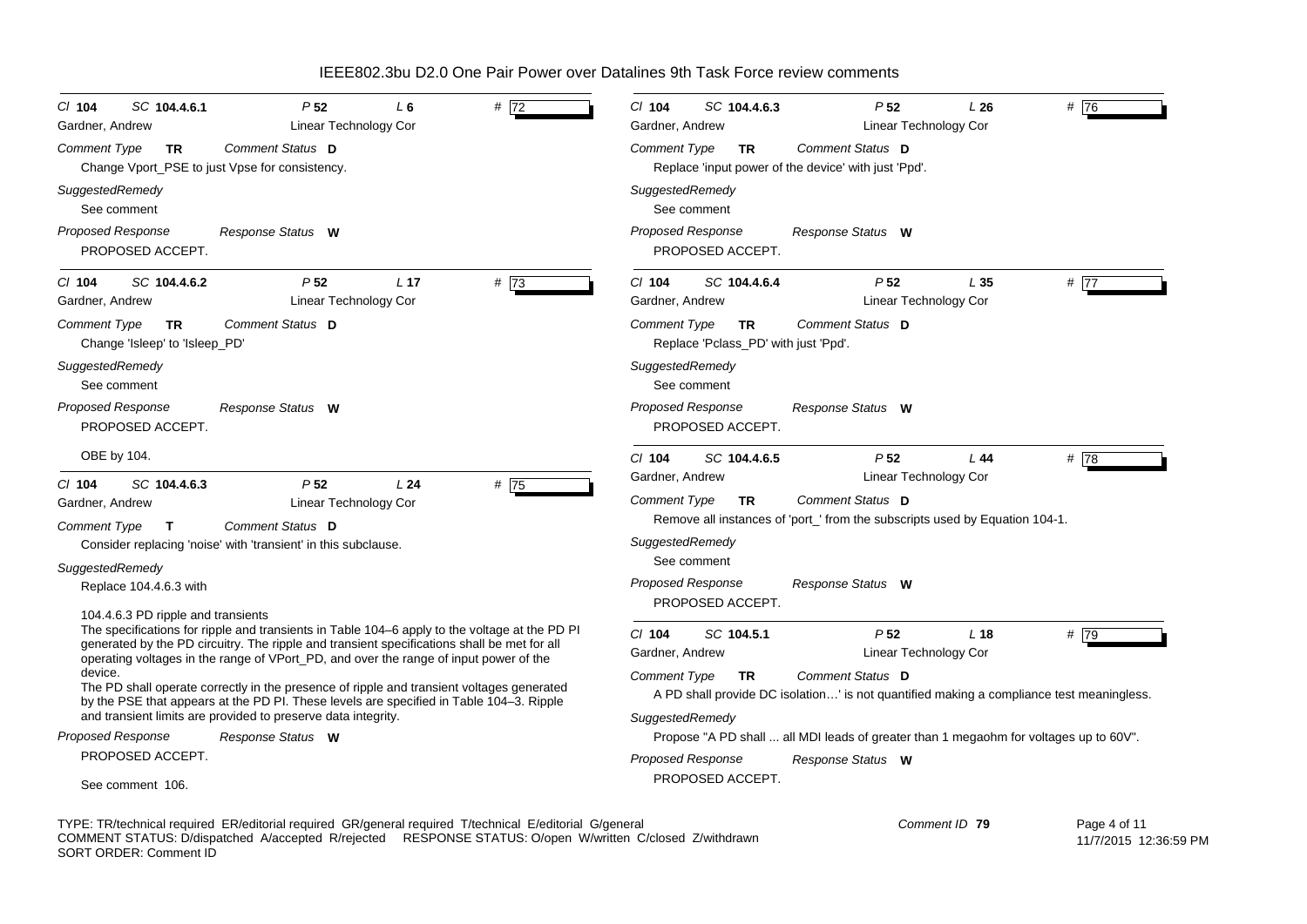| # 90<br>SC 104.7.4<br>P62<br>L <sub>1</sub><br>$CI$ 104<br>UNH-IOL<br>Chabot, Craig                                                                                                                                                                                                                                                        | # 93<br>SC 104.2<br>$Cl$ 104<br>P <sub>35</sub><br>L38<br>Abramson, David<br><b>Texas Instruments</b>                                                                                                                                                                                                                                                                                                                                                                      |
|--------------------------------------------------------------------------------------------------------------------------------------------------------------------------------------------------------------------------------------------------------------------------------------------------------------------------------------------|----------------------------------------------------------------------------------------------------------------------------------------------------------------------------------------------------------------------------------------------------------------------------------------------------------------------------------------------------------------------------------------------------------------------------------------------------------------------------|
| Comment Status D<br><b>Comment Type</b><br><b>ER</b><br>The changes from D1.3 to D1.4 have consequently necessitated changes to the<br>PICS (some shalls have either been added, removed, or altered). I have drafted a new,<br>corrected version of the PICS tables.<br>SuggestedRemedy<br>See chabot_3bu_1_1115                          | Comment Status D<br><b>Comment Type</b><br>TR<br>This comment applies to Table 104-1.<br>The VPD min voltages for the 12V unregulated class conflict with the signature<br>enable/disable voltages in Table 104-4. If the PSE is only required to put out 5.6V, the PD<br>may never reach the signature disable threshold (5.75V max). In addition, the if the enable<br>threshold is between 3.6V and 5.75V (for example 4.5V), it may be tripped by a VPD min of<br>4.4V |
| <b>Proposed Response</b><br>Response Status W<br>PROPOSED ACCEPT.                                                                                                                                                                                                                                                                          | SuggestedRemedy<br>The disable treshold needs to be lowered to 5.6V. I don't see any downside to this right<br>now, but everything is interconnectedIt would make the threshold between Vsig_disable                                                                                                                                                                                                                                                                       |
| $#$ 91<br><b>SC Table 104-1</b><br>P32<br>L21<br>$CI$ 104<br><b>Linear Technology</b><br>Gardner, Andrew<br>Comment Status X<br><b>Comment Type</b><br>т<br>The assumption that the reference channel resistance is 15m of 26 AWG is limiting for<br>PoDL.<br>SuggestedRemedy<br>Consider changing the reference channel to 15m of 22 AWG. | and Vbad_hi only +/- 4%, but I don't believe there is anything wrong with disabling the<br>signature below Vbad_hi.<br><b>Proposed Response</b><br>Response Status W<br>PROPOSED ACCEPT IN PRINCIPLE.<br>Discuss in room.<br>Possibly OBEd by comment 91.                                                                                                                                                                                                                  |
| <b>Proposed Response</b><br>Response Status W<br>Discuss in room. See comments 60 and 93.                                                                                                                                                                                                                                                  | C/104<br>SC 104.3.4.1<br>$P$ 41<br>L38<br># 96<br><b>Texas Instruments</b><br>Abramson, David<br><b>Comment Type</b><br>Comment Status D<br>ER<br>This comment applies to Table 104-2.<br>Why is there an additional information column if we don't have anything in it.<br>SuggestedRemedy<br>Either delete the column, or add appropriate information.                                                                                                                   |
|                                                                                                                                                                                                                                                                                                                                            | <b>Proposed Response</b><br>Response Status W<br>Discuss in room.<br>Table is partially populated with references on the second page. Propose references for<br>items 1-5.                                                                                                                                                                                                                                                                                                 |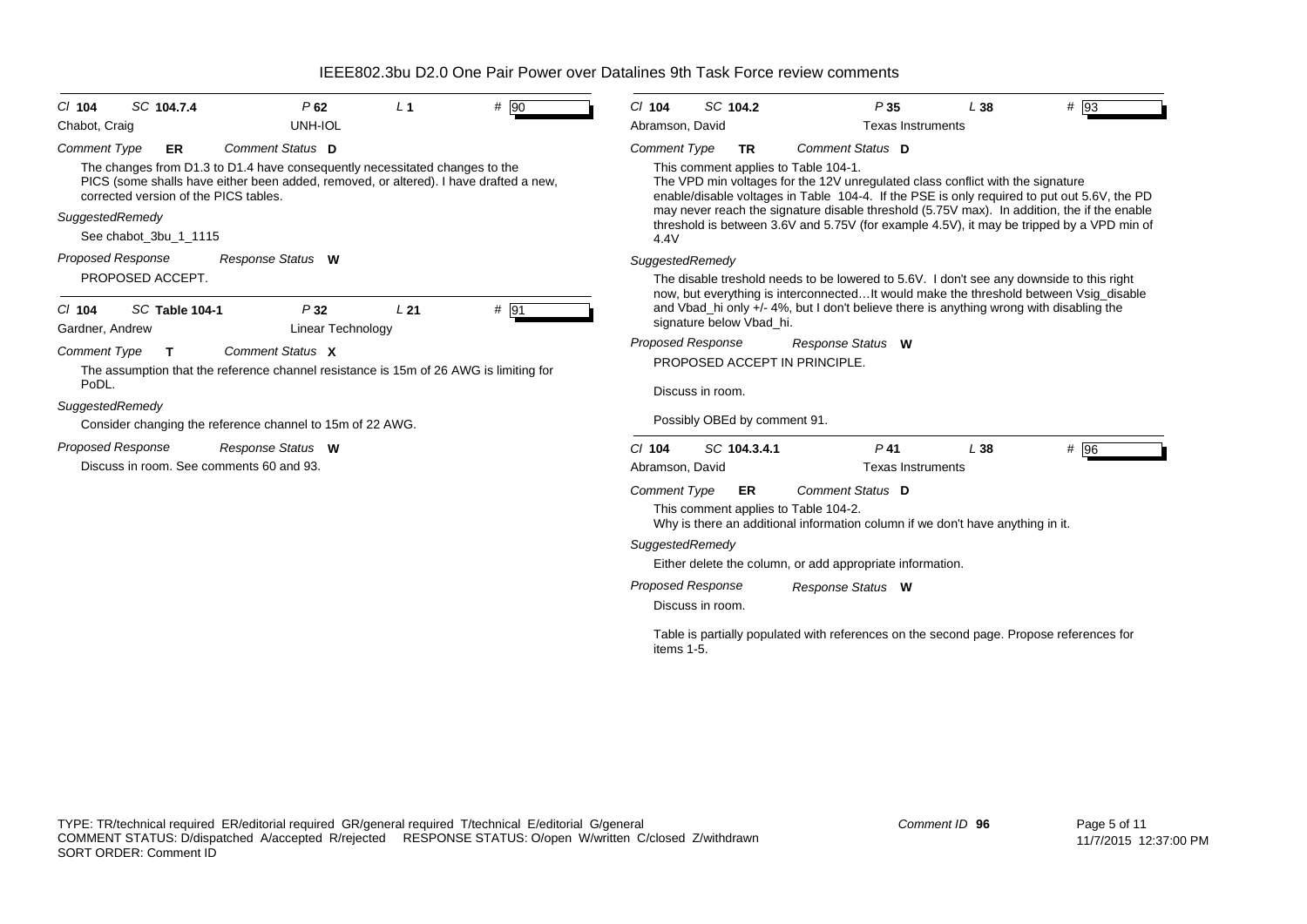| # 97<br>SC 104.3.4.1<br>$P$ 41<br>L <sub>42</sub><br>$CI$ 104                                                                                                                                                                                                                                                                                                                                                                                                                                             | SC 104.4.4<br># 100<br>$Cl$ 104<br>P50<br>L6                                                                                                                                                                                                                                                                                                                                                                                                         |  |  |  |  |
|-----------------------------------------------------------------------------------------------------------------------------------------------------------------------------------------------------------------------------------------------------------------------------------------------------------------------------------------------------------------------------------------------------------------------------------------------------------------------------------------------------------|------------------------------------------------------------------------------------------------------------------------------------------------------------------------------------------------------------------------------------------------------------------------------------------------------------------------------------------------------------------------------------------------------------------------------------------------------|--|--|--|--|
| <b>Texas Instruments</b><br>Abramson, David                                                                                                                                                                                                                                                                                                                                                                                                                                                               | Abramson, David<br><b>Texas Instruments</b>                                                                                                                                                                                                                                                                                                                                                                                                          |  |  |  |  |
| Comment Status D<br><b>Comment Type</b><br><b>TR</b><br>This comment applies to Table 104-2.<br>What is the purpose of the short circuit current in the detection state. The PSE must<br>source a current less than 16mA in this state to be a valid probe current. In addition, the<br>PD needs to be able to sink enough current during SCCP and allowing the PSE to source<br>30mA seems like a bad idea.<br>SuggestedRemedy                                                                           | Comment Status D<br><b>Comment Type</b><br>TR<br>This comment applies to Table 104-4.<br>The PD must be capable of producing a "Vgood" shunt for a 17mA current (item 1 of the<br>table), but must draw less than 20mA whenever the Voltage is less than Vsig_disable<br>(Isignature_limit).<br>This requires a current limit between 17mA and 20mA (+/- 8%). I believe this puts<br>unnecessary requirements on the PD that will increase its cost. |  |  |  |  |
| Remove item 2 from table. Add text that 16mA is the most the PSE is allowed to source<br>while in the detection state.                                                                                                                                                                                                                                                                                                                                                                                    | SuggestedRemedy<br>Change Isignature_limit to 22mA.                                                                                                                                                                                                                                                                                                                                                                                                  |  |  |  |  |
| <b>Proposed Response</b><br>Response Status W<br>Discuss in room. Larger short circuit limit allows for resistive pull-up.                                                                                                                                                                                                                                                                                                                                                                                | <b>Proposed Response</b><br>Response Status W<br>PROPOSED ACCEPT IN PRINCIPLE.                                                                                                                                                                                                                                                                                                                                                                       |  |  |  |  |
| SC 104.3.6<br>$P$ 44<br>$#$ 99<br>L <sub>13</sub><br>$CI$ 104<br>Abramson, David<br><b>Texas Instruments</b>                                                                                                                                                                                                                                                                                                                                                                                              | Discuss in room.                                                                                                                                                                                                                                                                                                                                                                                                                                     |  |  |  |  |
| Comment Status D<br><b>Comment Type</b><br><b>TR</b>                                                                                                                                                                                                                                                                                                                                                                                                                                                      | This limit does need to be increaseds since the probe current was increased.                                                                                                                                                                                                                                                                                                                                                                         |  |  |  |  |
| This comment applies to Table 104-3 (continued).<br>The MVFS threshold is the same same as for existing AT PoE, but the operating current<br>can by more than twice as high (1.36A according to Table 104-1).<br>In addition, event the new BT standard has doubled the MPS window width (4-14mA) for a<br>maximum load current of 1.73A (1.27x larger than PoDL).<br>I believe PDs need to drop their current to below 2mA in sleep mode (acutally Isleep_pd is<br>100uA), so why not lower the minimum? | # 101<br>SC 104.6.3.4<br>$Cl$ 104<br>P <sub>57</sub><br>L50<br>Abramson, David<br><b>Texas Instruments</b><br>Comment Status D<br><b>Comment Type</b><br><b>TR</b><br>This comment applies to Table 104-7.<br>The minimum sink current needs to be updated as the maximum probe current is now<br>16 <sub>m</sub> A                                                                                                                                  |  |  |  |  |
| SuggestedRemedy                                                                                                                                                                                                                                                                                                                                                                                                                                                                                           | SuggestedRemedy                                                                                                                                                                                                                                                                                                                                                                                                                                      |  |  |  |  |
| Increase the MVFS current range from (5mA to 10mA) to (2mA to 10mA).                                                                                                                                                                                                                                                                                                                                                                                                                                      | Change minimum Sink Current from 10mA to 18mA to include the 16mA sourcing current                                                                                                                                                                                                                                                                                                                                                                   |  |  |  |  |
| <b>Proposed Response</b><br>Response Status W<br>PROPOSED ACCEPT IN PRINCIPLE.                                                                                                                                                                                                                                                                                                                                                                                                                            | and some margin.<br><b>Proposed Response</b><br>Response Status W<br>PROPOSED ACCEPT IN PRINCIPLE.                                                                                                                                                                                                                                                                                                                                                   |  |  |  |  |
| Discuss in room.<br>2mA MFVS min may be too close Iwakeup max of 1.85mA. Is 3mA OK?                                                                                                                                                                                                                                                                                                                                                                                                                       | Discuss in room. See comment 100.                                                                                                                                                                                                                                                                                                                                                                                                                    |  |  |  |  |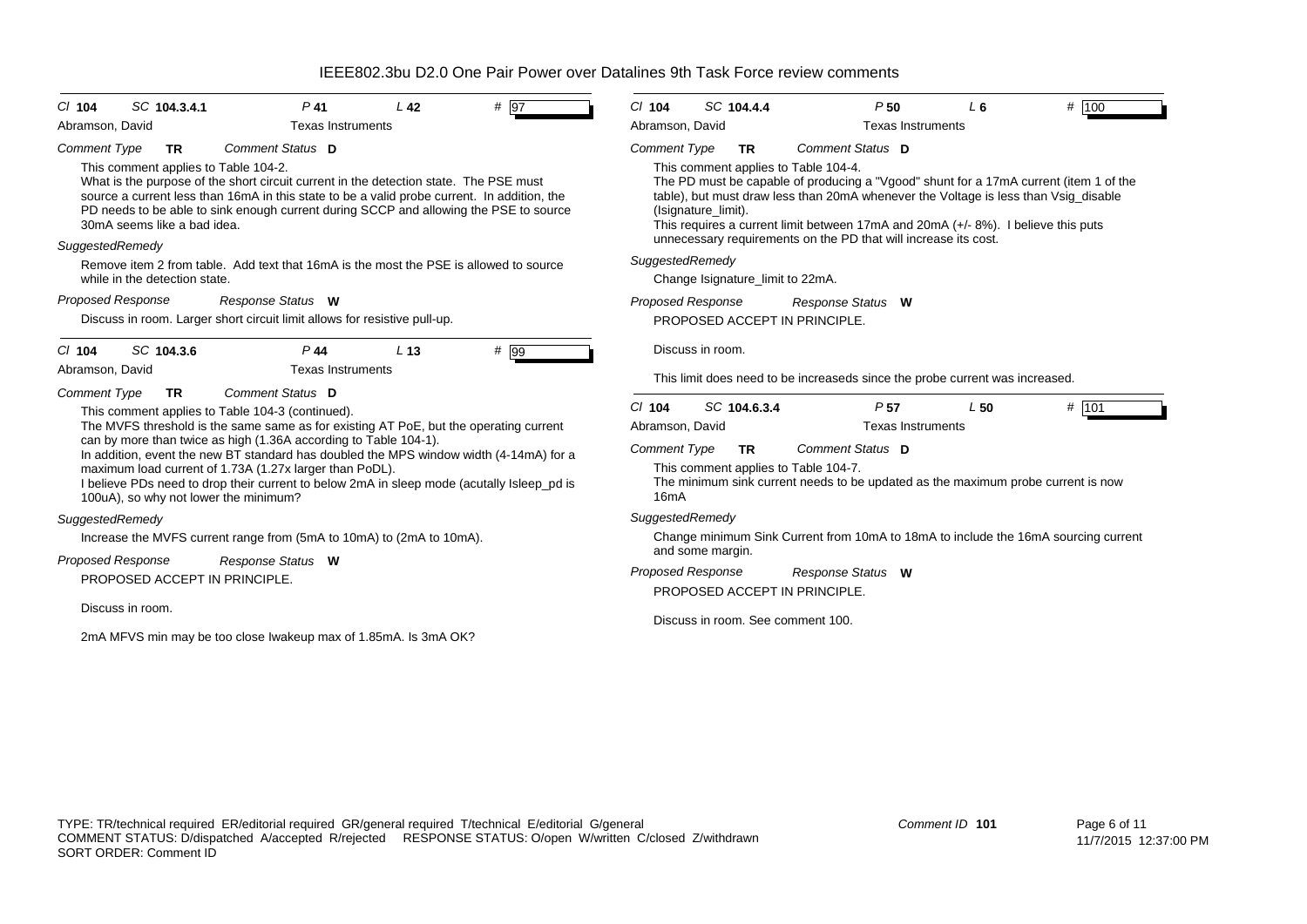| P <sub>57</sub><br>$CI$ 104<br>SC 104.6.3.4<br>L50<br>Abramson, David<br><b>Texas Instruments</b>                                                                                                                                                                                                                                        | # 102<br>$Cl$ 104<br>Abramson, David   | SC 104.4.6                                                                                                                                               | P50<br><b>Texas Instruments</b>                                                                                                                                                                                                                                                                     | L 44            | # 106        |  |  |
|------------------------------------------------------------------------------------------------------------------------------------------------------------------------------------------------------------------------------------------------------------------------------------------------------------------------------------------|----------------------------------------|----------------------------------------------------------------------------------------------------------------------------------------------------------|-----------------------------------------------------------------------------------------------------------------------------------------------------------------------------------------------------------------------------------------------------------------------------------------------------|-----------------|--------------|--|--|
| <b>Comment Type</b><br>Comment Status D<br><b>TR</b>                                                                                                                                                                                                                                                                                     | Comment Type                           | ER.                                                                                                                                                      | Comment Status D                                                                                                                                                                                                                                                                                    |                 |              |  |  |
| This comment applies to Table 104-7.<br>"Vport < 0.8V" in the additional information column for "Sink Current" does not seem right.<br>How can the Sink Current have a minimum when the PI voltage is 0? There will be no<br>current drawn then.                                                                                         |                                        | dl/dt or dV/dt requirements at all.                                                                                                                      | This comment applies to Items 1 and 2 ot Table 104-6.<br>The section referenced in the additional information column (104.4.6.3) do not mention                                                                                                                                                     |                 |              |  |  |
| SuggestedRemedy<br>Should the "<" be a ">"? I think that is what was meant                                                                                                                                                                                                                                                               |                                        | SuggestedRemedy<br>Add section to explain these specs (if needed) and correct the section referenced. Or<br>remove the additional information reference. |                                                                                                                                                                                                                                                                                                     |                 |              |  |  |
| <b>Proposed Response</b><br>Response Status W<br>PROPOSED ACCEPT IN PRINCIPLE.                                                                                                                                                                                                                                                           | <b>Proposed Response</b>               | PROPOSED ACCEPT IN PRINCIPLE.                                                                                                                            | Response Status W                                                                                                                                                                                                                                                                                   |                 |              |  |  |
| This parameter may need to be replaced with a VOL specification instead.                                                                                                                                                                                                                                                                 |                                        | See comment 75.                                                                                                                                          |                                                                                                                                                                                                                                                                                                     |                 |              |  |  |
| $Cl$ 104<br>SC 104.4.6<br>P <sub>51</sub><br>L49<br>Abramson, David<br><b>Texas Instruments</b>                                                                                                                                                                                                                                          | $Cl$ 104<br># 104<br>Abramson, David   | SC 104.3.6                                                                                                                                               | $P$ 43<br><b>Texas Instruments</b>                                                                                                                                                                                                                                                                  | L <sub>15</sub> | # 109        |  |  |
| Comment Status D<br>Comment Type<br><b>TR</b><br>This comment applies to Table 104-6.<br>Item 11 (sleep current) is never referenced in the specification text. It is defintely not it<br>104.4.7 which the additional information column points the reader to.<br>Isleep is referenced in 104.4.6.2. I believe that should be Isleep_pd | <b>Comment Type</b><br>SuggestedRemedy | <b>ER</b>                                                                                                                                                | Comment Status D<br>This comment applies to Item 3 in Table 104-3.<br>Section 104.3.6.1 (additional information column) doesn't mention anything about dV/dt.                                                                                                                                       |                 |              |  |  |
| SuggestedRemedy                                                                                                                                                                                                                                                                                                                          |                                        |                                                                                                                                                          | Add section to explain these specs (if needed) and correct the section referenced. Or<br>remove the additional information reference.                                                                                                                                                               |                 |              |  |  |
| Change "ISleep" to "ISleep PD" in section 104.4.6.2 and change reference in table 104-6<br>to this section.                                                                                                                                                                                                                              | <b>Proposed Response</b>               | PROPOSED ACCEPT IN PRINCIPLE.                                                                                                                            | Response Status W                                                                                                                                                                                                                                                                                   |                 |              |  |  |
| <b>Proposed Response</b><br>Response Status W<br>PROPOSED ACCEPT.                                                                                                                                                                                                                                                                        |                                        |                                                                                                                                                          | Should reference 104.3.6.3. Change subclause title to "PSE ripple and transients".                                                                                                                                                                                                                  |                 |              |  |  |
| See comment 73.                                                                                                                                                                                                                                                                                                                          | $Cl$ 104<br>Abramson, David            | SC 104.3.4.2                                                                                                                                             | $P$ 42<br><b>Texas Instruments</b>                                                                                                                                                                                                                                                                  | L <sub>19</sub> | $#$ 110      |  |  |
|                                                                                                                                                                                                                                                                                                                                          | <b>Comment Type</b>                    | <b>TR</b><br>range of Vgood_PSE for at least'                                                                                                            | Comment Status D<br>"A PSE shall accpet as a valid PD signature a link segment with a constant voltage in the<br>Does the PSE really have to check if the voltage is absolutely constant? Don't we really<br>mean the the voltage has to be in the range of Vgood_PSE for a certain amount of time? |                 |              |  |  |
|                                                                                                                                                                                                                                                                                                                                          | SuggestedRemedy                        |                                                                                                                                                          | remove the word "constant". Remove all similar uses of the word "constant".                                                                                                                                                                                                                         |                 |              |  |  |
|                                                                                                                                                                                                                                                                                                                                          | <b>Proposed Response</b>               |                                                                                                                                                          | Response Status W                                                                                                                                                                                                                                                                                   |                 |              |  |  |
|                                                                                                                                                                                                                                                                                                                                          |                                        | PROPOSED ACCEPT IN PRINCIPLE.                                                                                                                            |                                                                                                                                                                                                                                                                                                     |                 |              |  |  |
|                                                                                                                                                                                                                                                                                                                                          |                                        |                                                                                                                                                          | Will delete 'constant' in 104.3.4.2. TFTD other occurences.                                                                                                                                                                                                                                         |                 |              |  |  |
| TYPE: TR/technical required ER/editorial required GR/general required T/technical E/editorial G/general                                                                                                                                                                                                                                  |                                        |                                                                                                                                                          |                                                                                                                                                                                                                                                                                                     | Comment ID 110  | Page 7 of 11 |  |  |

COMMENT STATUS: D/dispatched A/accepted R/rejected RESPONSE STATUS: O/open W/written C/closed Z/withdrawn SORT ORDER: Comment ID

11/7/2015 12:37:00 PM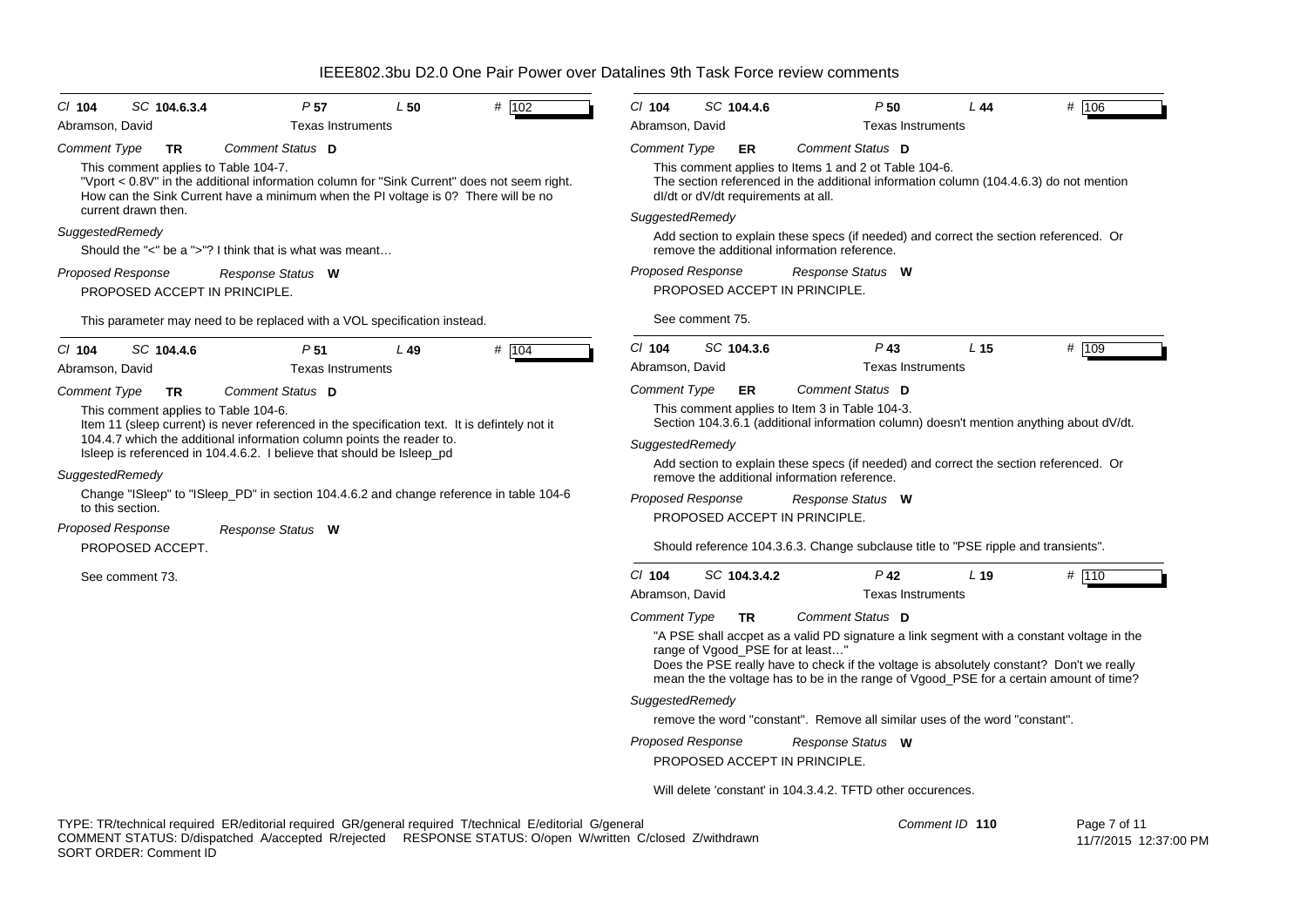| $CI$ 104                                                                                          | SC 104.3.3.6                  | $P$ 40                                                                                                                                                                            | L <sub>16</sub> | # 112 | $Cl$ 104                 | SC 104.3.3.6                                                                                      |                                                  | $P$ 40                   | L <sub>37</sub>                                                                | # 115                                                                                                                                                                       |  |
|---------------------------------------------------------------------------------------------------|-------------------------------|-----------------------------------------------------------------------------------------------------------------------------------------------------------------------------------|-----------------|-------|--------------------------|---------------------------------------------------------------------------------------------------|--------------------------------------------------|--------------------------|--------------------------------------------------------------------------------|-----------------------------------------------------------------------------------------------------------------------------------------------------------------------------|--|
| Abramson, David<br><b>Texas Instruments</b>                                                       |                               |                                                                                                                                                                                   |                 |       | Abramson, David          |                                                                                                   |                                                  | <b>Texas Instruments</b> |                                                                                |                                                                                                                                                                             |  |
| <b>Comment Type</b>                                                                               | TR                            | Comment Status D                                                                                                                                                                  |                 |       | <b>Comment Type</b>      | <b>TR</b>                                                                                         | Comment Status D                                 |                          |                                                                                |                                                                                                                                                                             |  |
| This comment applies to figure 104-4, DETECTION state.<br>The "start Tdet" assignment is missing. |                               |                                                                                                                                                                                   |                 |       |                          | This comment applies to Figure 104-4.<br>I believe the wrong timer is turned off inside POWER ON. |                                                  |                          |                                                                                |                                                                                                                                                                             |  |
| SuggestedRemedy                                                                                   |                               |                                                                                                                                                                                   |                 |       | SuggestedRemedy          |                                                                                                   |                                                  |                          |                                                                                |                                                                                                                                                                             |  |
|                                                                                                   |                               | Add "start Tdet" to the DETECTION state.                                                                                                                                          |                 |       |                          |                                                                                                   | Change "stop toff timer" to "stop tinrush timer" |                          |                                                                                |                                                                                                                                                                             |  |
| <b>Proposed Response</b>                                                                          |                               | Response Status W                                                                                                                                                                 |                 |       | <b>Proposed Response</b> |                                                                                                   | Response Status W                                |                          |                                                                                |                                                                                                                                                                             |  |
|                                                                                                   | PROPOSED ACCEPT IN PRINCIPLE. |                                                                                                                                                                                   |                 |       |                          | PROPOSED REJECT.                                                                                  |                                                  |                          |                                                                                |                                                                                                                                                                             |  |
|                                                                                                   | figure 104-5 on page 41.      | The tdet stop and start assigments were moved to the detection state machine shown in                                                                                             |                 |       |                          | the SETTLE SLEEP state.                                                                           |                                                  |                          |                                                                                | Stop toff timer is correct since it is resetting the toff timer in preparation for the exit arc into                                                                        |  |
| $CI$ 104                                                                                          | SC 104.3.3.6                  | $P$ 40                                                                                                                                                                            | L21             | # 113 | $Cl$ 104                 | SC 104.3.3.6                                                                                      |                                                  | $P$ 40                   | L48                                                                            | # 116                                                                                                                                                                       |  |
| Abramson, David                                                                                   |                               | <b>Texas Instruments</b>                                                                                                                                                          |                 |       | Abramson, David          |                                                                                                   |                                                  | <b>Texas Instruments</b> |                                                                                |                                                                                                                                                                             |  |
| <b>Comment Type</b>                                                                               | <b>TR</b>                     | Comment Status X                                                                                                                                                                  |                 |       | <b>Comment Type</b>      | <b>ER</b>                                                                                         | Comment Status D                                 |                          |                                                                                |                                                                                                                                                                             |  |
|                                                                                                   | error delay in this case.     | This comment applies to figure 104-4, DETECTION state.<br>The tdet_timer_done exit arc should go straight to idle. There is no reason for the 0.5s                                |                 |       |                          | the previous state? I think no.                                                                   | This comment applies to Figure 104-4.            |                          |                                                                                | Do we need to call out values for pi_sleeping and pi_powered if they haven't changed from                                                                                   |  |
| SuggestedRemedy                                                                                   |                               |                                                                                                                                                                                   |                 |       | SuggestedRemedy          |                                                                                                   |                                                  |                          |                                                                                |                                                                                                                                                                             |  |
|                                                                                                   |                               | have exit arc go straight to IDLE (may need to add proper assignments back to the IDLE<br>state). Change text in 104.3.4 so that the restart delay is not needed.                 |                 |       |                          |                                                                                                   |                                                  |                          |                                                                                | Remove pi_sleeping and pi_powered assignments in the sleep state. The whole state<br>machine should be checked for this situation. The overload state has the same problem. |  |
| <b>Proposed Response</b>                                                                          |                               | Response Status W                                                                                                                                                                 |                 |       |                          | <b>Proposed Response</b>                                                                          | Response Status W                                |                          |                                                                                |                                                                                                                                                                             |  |
| TFTD.                                                                                             |                               |                                                                                                                                                                                   |                 |       |                          |                                                                                                   | PROPOSED ACCEPT IN PRINCIPLE.                    |                          |                                                                                |                                                                                                                                                                             |  |
|                                                                                                   |                               | Restart delay for this arc was retained so aPoDLPSEInvalidSignatureCounter max update<br>rate was 2Hz. This allows counter to be potentially implemented outside of PSE, i.e. PSE |                 |       |                          |                                                                                                   |                                                  |                          | Remove superfluous pi_sleeping and pi_powered assignments in SETTLE_SLEEP.     |                                                                                                                                                                             |  |
|                                                                                                   |                               | is only required to provide invalid signature status bit.                                                                                                                         |                 |       |                          | multiple entry points.                                                                            |                                                  |                          | Retain assignments in OVERLOAD state since the overload_detected entry arc has |                                                                                                                                                                             |  |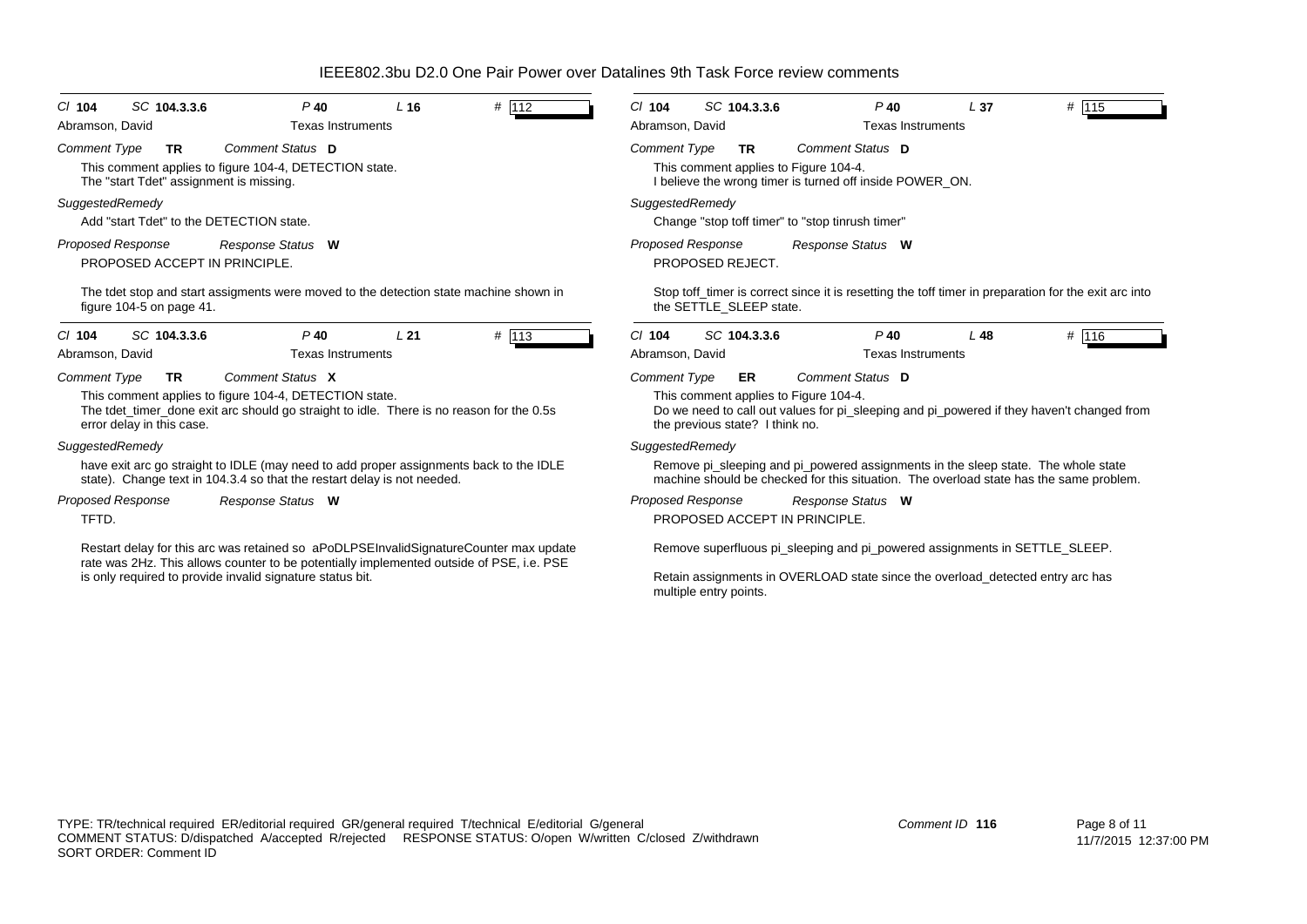| # 117<br>SC 104.3.3.6<br>$P$ 40<br>L28<br>$CI$ 104                                                                                                                                                                                                        | $Cl$ 104<br>SC 104.3.3.6<br>$P$ 40<br>L24<br># 120                                                                                                                                                                                                                                                                   |  |  |  |  |  |
|-----------------------------------------------------------------------------------------------------------------------------------------------------------------------------------------------------------------------------------------------------------|----------------------------------------------------------------------------------------------------------------------------------------------------------------------------------------------------------------------------------------------------------------------------------------------------------------------|--|--|--|--|--|
| Abramson, David<br><b>Texas Instruments</b>                                                                                                                                                                                                               | Abramson, David<br><b>Texas Instruments</b>                                                                                                                                                                                                                                                                          |  |  |  |  |  |
| <b>Comment Type</b><br>Comment Status D<br><b>TR</b>                                                                                                                                                                                                      | <b>Comment Type</b><br>Comment Status D<br><b>TR</b>                                                                                                                                                                                                                                                                 |  |  |  |  |  |
| This comment applies to Figure 104-4.<br>loower not available needs to be anded with valid class for the transition from<br>classification eval to power up. Otherwise a valid class with power not available would<br>branch in both directions at once. | This comment applies to Figure 104-4.<br>Since pi_detecting is not set to false during classification, the separate detection state<br>machine must be running during classification. The PSE detection output specs must still<br>apply during classification, but the signature state machine doesn't need to run. |  |  |  |  |  |
| SuggestedRemedy                                                                                                                                                                                                                                           | SuggestedRemedy                                                                                                                                                                                                                                                                                                      |  |  |  |  |  |
| change transition from "valid_class" to !power_not_available * valid_class.                                                                                                                                                                               | Fix the stand alone detection state diagram (Figure 104-5) so that it does not run in<br>classification.                                                                                                                                                                                                             |  |  |  |  |  |
| <b>Proposed Response</b><br>Response Status W<br>PROPOSED ACCEPT.                                                                                                                                                                                         | <b>Proposed Response</b><br>Response Status W<br>TFTD.                                                                                                                                                                                                                                                               |  |  |  |  |  |
| See comment 7.                                                                                                                                                                                                                                            |                                                                                                                                                                                                                                                                                                                      |  |  |  |  |  |
| P37<br>L <sub>51</sub><br># 119<br>SC 104.3.3.3<br>$CI$ 104                                                                                                                                                                                               | What's currently in the state machine isn't broken (see below). We could add a<br>pi_classifying variable to further clarify if needed.                                                                                                                                                                              |  |  |  |  |  |
| Abramson, David<br><b>Texas Instruments</b>                                                                                                                                                                                                               | The $pi$ detecting = TRUE condition causes the PSE to apply a voltage limited detection                                                                                                                                                                                                                              |  |  |  |  |  |
| Comment Status D<br><b>Comment Type</b><br><b>TR</b><br>The difference between power_applied and pi_powered is not clear                                                                                                                                  | current at the PI which is needed for classification. Since the signature was valid before<br>entering classificaiton, the fact that the tdet_timer will expire during classification because<br>the detection state machine is running doesn't matter.                                                              |  |  |  |  |  |
| SuggestedRemedy                                                                                                                                                                                                                                           |                                                                                                                                                                                                                                                                                                                      |  |  |  |  |  |
| Explain the difference or consolidate them into one variable and update state diagram<br>accordingly.                                                                                                                                                     | # $123$<br>$Cl$ 104<br>SC 104.3.6.2.1<br>L <sub>4</sub><br>P 45<br><b>Texas Instruments</b><br>Abramson, David                                                                                                                                                                                                       |  |  |  |  |  |
| <b>Proposed Response</b><br>Response Status W                                                                                                                                                                                                             | Comment Status D<br><b>Comment Type</b><br><b>TR</b>                                                                                                                                                                                                                                                                 |  |  |  |  |  |
| PROPOSED REJECT.                                                                                                                                                                                                                                          | "Measurements of Iport during a short circuit condition shall be made 1ms after the initial                                                                                                                                                                                                                          |  |  |  |  |  |
| PI POWERED<=TRUE first occurs in POWER UP state.                                                                                                                                                                                                          | transient to allow for settling."<br>This sentence allows unlimited current flow for 1ms. How can PDs be designed to handle<br>the I^2*t if they don't know the I?                                                                                                                                                   |  |  |  |  |  |
| The definition of power_applied is:                                                                                                                                                                                                                       | SuggestedRemedy                                                                                                                                                                                                                                                                                                      |  |  |  |  |  |
| TRUE: the PSE has begun steady state operation.<br>FALSE: the PSE is either not applying full operating voltage or has begun applying full                                                                                                                | A template/equation/something is needed to allow PD designers to understand the<br>transients.                                                                                                                                                                                                                       |  |  |  |  |  |
| operating voltage but is still in the POWER_UP state.                                                                                                                                                                                                     | <b>Proposed Response</b><br>Response Status W                                                                                                                                                                                                                                                                        |  |  |  |  |  |
| These conventions were inherited from PoE.                                                                                                                                                                                                                | TFTD.                                                                                                                                                                                                                                                                                                                |  |  |  |  |  |
|                                                                                                                                                                                                                                                           | 104.5.2 Fault tolerance                                                                                                                                                                                                                                                                                              |  |  |  |  |  |
|                                                                                                                                                                                                                                                           | "The PSE PI shall withstand without damage the application of short circuits between the<br>wires within the cable for an indefinite period of time."                                                                                                                                                                |  |  |  |  |  |
|                                                                                                                                                                                                                                                           | PD faults are out of scope. A designer should design a PD to withstand an internal fault.                                                                                                                                                                                                                            |  |  |  |  |  |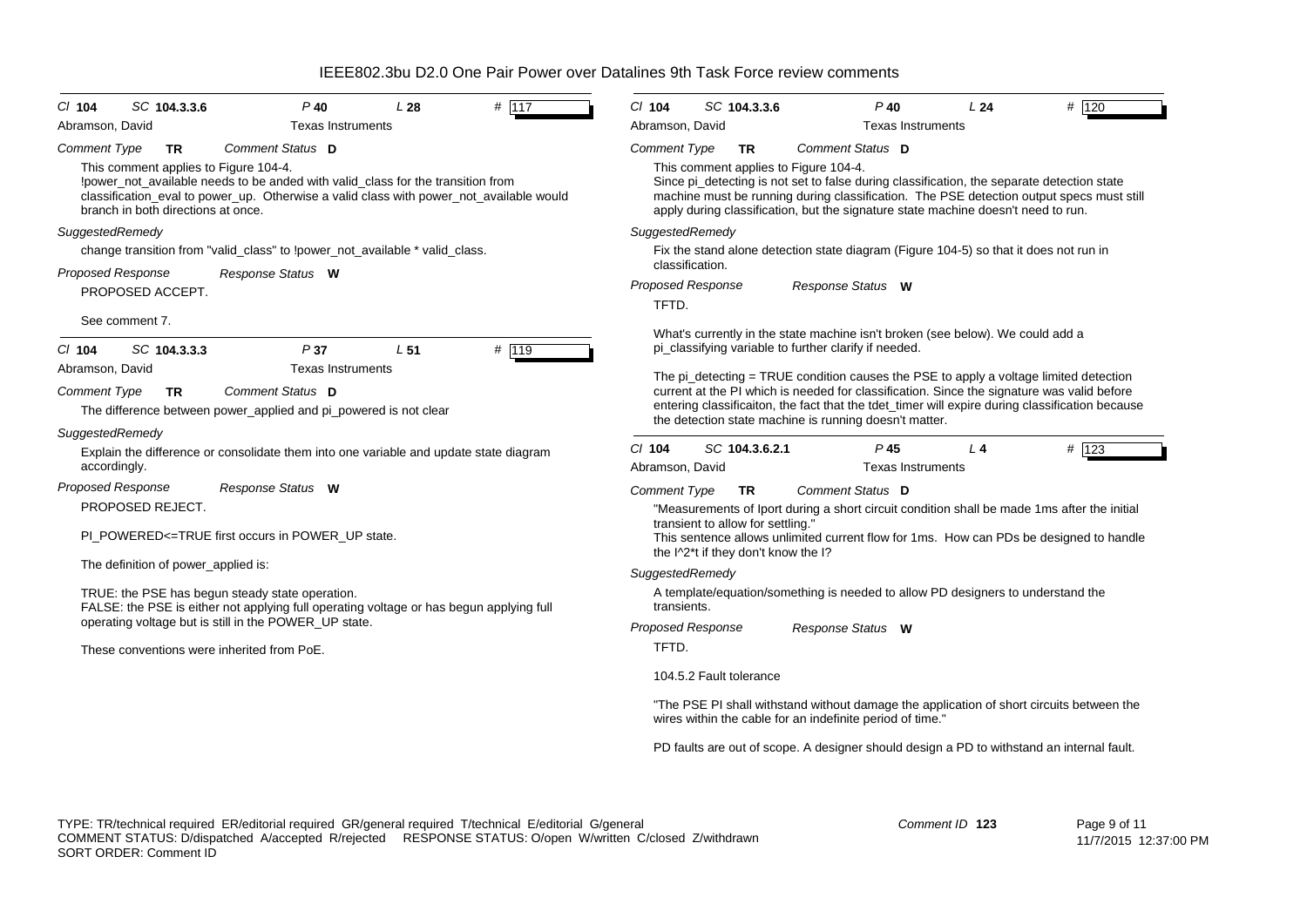| SC 104.4.4<br>$P$ 49<br># 125<br>L <sub>42</sub><br>$Cl$ 104<br>Abramson, David<br><b>Texas Instruments</b>                                                 | SC 104.4.3.3<br>$P$ 47<br># 127<br>$Cl$ 104<br>L26<br>Abramson, David<br><b>Texas Instruments</b>                                                                                                                                                                            |  |  |  |  |
|-------------------------------------------------------------------------------------------------------------------------------------------------------------|------------------------------------------------------------------------------------------------------------------------------------------------------------------------------------------------------------------------------------------------------------------------------|--|--|--|--|
| Comment Status D<br><b>Comment Type</b><br>TR.<br>"A PD shall present a valid detection signature when VPD drops below Vsig_enable unless<br>it is asleep." | Comment Status D<br><b>Comment Type</b><br><b>ER</b><br>The definitions of the "present XXX" varaibles are poor.                                                                                                                                                             |  |  |  |  |
| What is "asleep"? How do we test that?                                                                                                                      | SuggestedRemedy                                                                                                                                                                                                                                                              |  |  |  |  |
| SuggestedRemedy<br>Define "asleep" in terms of the state diagram or other defined terms in the standard. OR                                                 | Change definition of TRUE and FALSE for present_det_sig, present_iwakeup, and<br>present_mfvs from "present the xxx signature" and "do not present the xxx signature." to:<br>"the xxx signature is to be applied to the PD PI." and "the xxx signature is not to be applied |  |  |  |  |
| remove "unless it is asleep".                                                                                                                               | to the PD PI."                                                                                                                                                                                                                                                               |  |  |  |  |
| <b>Proposed Response</b><br>Response Status W<br>PROPOSED ACCEPT IN PRINCIPLE.                                                                              | Proposed Response<br>Response Status W<br>PROPOSED ACCEPT IN PRINCIPLE.                                                                                                                                                                                                      |  |  |  |  |
| Delete "unless it is asleep" in referenced text.                                                                                                            | Use the active voice instead:                                                                                                                                                                                                                                                |  |  |  |  |
| See comment 63.                                                                                                                                             | "the xxx signature is applied to the PD PI." and "the xxx signature is not applied to the PD<br>PI."                                                                                                                                                                         |  |  |  |  |
| SC 104.4.3.3<br># 126<br>P <sub>47</sub><br>L <sub>22</sub><br>$Cl$ 104<br>Abramson, David<br><b>Texas Instruments</b>                                      | # 128<br>$Cl$ 104<br>SC 104.4.3.6<br>$P$ 49<br>L26                                                                                                                                                                                                                           |  |  |  |  |
| Comment Status D<br>Comment Type<br><b>TR</b>                                                                                                               | <b>Texas Instruments</b><br>Abramson, David                                                                                                                                                                                                                                  |  |  |  |  |
| variable POR is poorly defined.<br>Is power-on reset defined somewhere? This is a data spec after all.                                                      | <b>Comment Type</b><br>Comment Status D<br><b>TR</b><br>This comment applies to Figure 104-6.                                                                                                                                                                                |  |  |  |  |
| SuggestedRemedy<br>Change variable to something like "pd_reset" as in PoE. See Clause 33 for proper text.                                                   | The state diagram requires the pd_fault variable to be set to true when fault_detected<br>occurs. What is fault_detected? How can I design a PD to do this?                                                                                                                  |  |  |  |  |
|                                                                                                                                                             | SuggestedRemedy                                                                                                                                                                                                                                                              |  |  |  |  |
| <b>Proposed Response</b><br>Response Status W                                                                                                               | Add appropriate definitions for fault_detected and pd_fault.                                                                                                                                                                                                                 |  |  |  |  |
| PROPOSED ACCEPT.                                                                                                                                            | <b>Proposed Response</b><br>Response Status W                                                                                                                                                                                                                                |  |  |  |  |
| Replace POR with pd_reset and define as in 802.3at:<br>"An implementation-specific control variable that unconditionally resets the PD state                | PROPOSED ACCEPT IN PRINCIPLE.                                                                                                                                                                                                                                                |  |  |  |  |
| diagram to the RESET state.<br>Values:<br>TRUE: The device has been reset.<br>FALSE: The device has not been reset (default)."                              | Change fault_detected TRUE definition to read as:<br>"TRUE: the PD no longer requires power as the result of an implementation specific error<br>condition."                                                                                                                 |  |  |  |  |
| Editorial license to fix PD state machine accordingly.                                                                                                      | Example: The PD has gone offline due to a thermal overload and needs to cool off.                                                                                                                                                                                            |  |  |  |  |